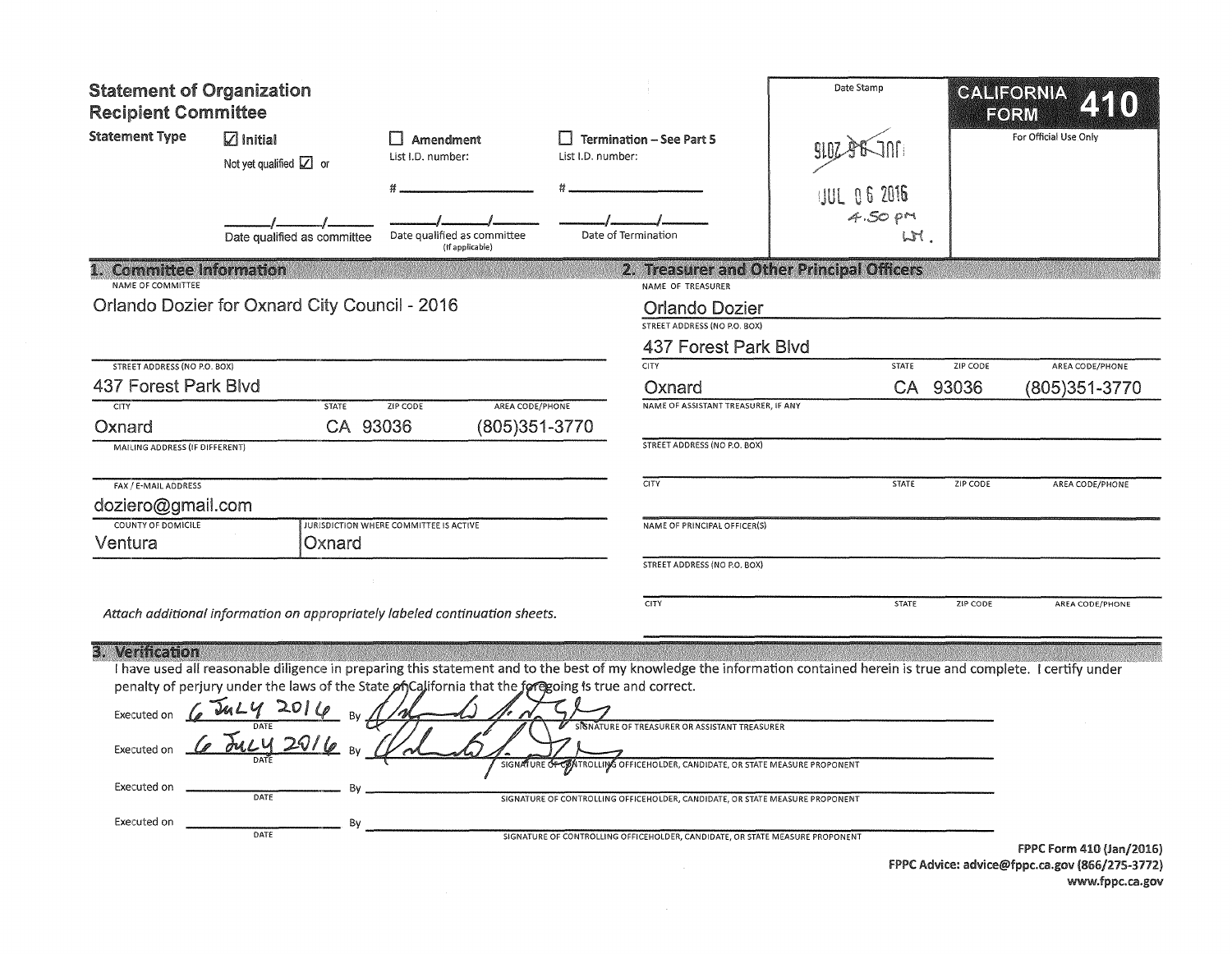| <b>Statement of Organization</b>                                | CALIFORNIA A 4 0   |
|-----------------------------------------------------------------|--------------------|
| <b>Recipient Committee</b>                                      | <b>FORM</b>        |
| INSTRUCTIONS ON REVERSE                                         | l Page 2           |
| COMMITTEE NAME<br>Orlando Dozier for Oxnard City Council - 2016 | <b>I.D. NUMBER</b> |

• All committees must list the financial institution where the campaign bank account is located.

| NAME OF FINANCIAL INSTITUTION                                                                                                                              | AREA CODE/PHONE   |              | <b>BANK ACCOUNT NUMBER</b> |  |  |
|------------------------------------------------------------------------------------------------------------------------------------------------------------|-------------------|--------------|----------------------------|--|--|
| <b>Bank of America</b>                                                                                                                                     | $(805)288 - 3002$ |              | 0016513778                 |  |  |
| ADDRESS                                                                                                                                                    | CITY              | <b>STATE</b> | ZIP CODE                   |  |  |
| 670 Town Center Dr                                                                                                                                         | Oxnard            | СA           | 93036                      |  |  |
| 4. Type of Committee Complete the applicable sections.<br>1980 CELEBRATO CONTROLLED CONTRACTOR CONTRACTO ANNO 2002 A PRODUCT ANNO 2002 CELEBRATO ANNO 2003 |                   |              |                            |  |  |

 $^{\circ}$ Controlled Committee

" list the name of each controlling officeholder, candidate, or state measure proponent. If candidate or officeholder controlled, also list the elective office sought or held, and district number, if any, and the year of the election.

" list the political party with which each officeholder or candidate is affiliated or check "nonpartisan."

" If this committee acts jointly with another controlled committee, list the name and identification number of the other controlled committee.

| NAME OF CANDIDATE/OFFICEHOLDER/STATE MEASURE PROPONENT | ELECTIVE OFFICE SOUGHT OR HELD<br>(INCLUDE DISTRICT NUMBER IF APPLICABLE) | YEAR OF ELECTION | PARTY                  |
|--------------------------------------------------------|---------------------------------------------------------------------------|------------------|------------------------|
| Orlando Dozier                                         | <b>Oxnard City Council</b>                                                | 2016             | $\sqrt{ }$ Nonpartisan |
|                                                        |                                                                           |                  | $\Box$ Nonpartisan     |

Primarily Formed Committee **Primarily formed to support or oppose specific candidates or measures in a single election. List below:** 

| CANDIDATE(S) NAME OR MEASURE(S) FULL TITLE (INCLUDE BALLOT NO. OR LETTER) | CANDIDATE(S) OFFICE SOUGHT OR HELD OR MEASURE(S) JURISDICTION<br>(INCLUDE DISTRICT NO., CITY OR COUNTY, AS APPLICABLE) | <b>CHECK ONE</b> |        |
|---------------------------------------------------------------------------|------------------------------------------------------------------------------------------------------------------------|------------------|--------|
|                                                                           |                                                                                                                        | SUPPORT          | OPPOSE |
|                                                                           |                                                                                                                        |                  |        |
|                                                                           |                                                                                                                        | <b>SUPPORT</b>   | OPPOSE |

FPPC Form 410 (Jan/2016) FPPC Advice: advice@fppc.ca.gov {866/275-3772) www.fppc.ca.gov